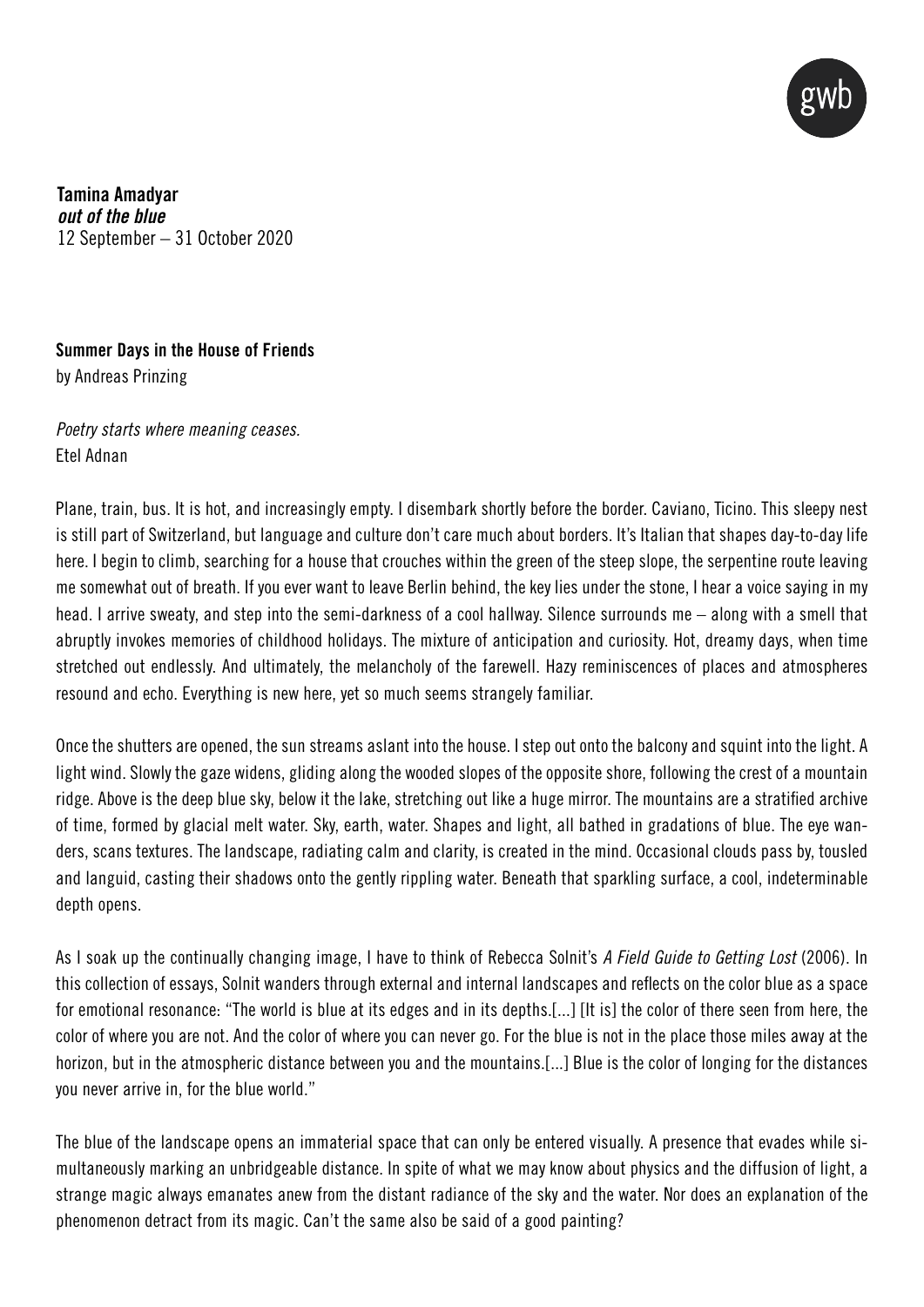

A steep path leads down to the lake. A small strip of land that runs into the water. In the distance are the silhouettes of two stand-up paddlers. I feel my way over the slippery rocks until the ground disappears beneath my feet. Diving into a wideopen space. Lightness, almost like floating. Then back to the shore. The water breaks against a wall in gentle, rhythmic waves. Fragments of words drift by, swirling with the voices and images in my head. Past and present, outside and inside blur together. And there, suddenly, are the light-flooded paintings of Tamina Amadyar, whose Kreuzberg studio I visited the week before. The atmosphere of this landscape has evoked them, brought them closer.

"A color has many faces", writes Josef Albers. If this is true, Tamina Amadyar works out her changing facial expressions in close-up. Her paintings impart dynamic gestures to color, letting them dance and vibrate like living bodies. Using pure pigment bound in rabbit-skin glue, Amadyar creates electrifying color landscapes of indeterminable depth. The surface itself – transparently primed, and left partially blank – is always an element of the composition. Without exception, the primarily large-format canvases never present more than two colors at a time. In a seemingly weightless manner, the two chosen colors activate eye and space equally on the limited terrain of the canvas. On occasion they may wrestle with one another, but in a playful way. Touch can also mean friction. While the compositions are clearly laid out, flow is created primarily within the color forms and the areas of transition. Depending on the choice of color and the brushwork, what results are paintings through which the eye wanders and others through which it is breathlessly chased. Brushstrokes that lie gently across a canvas. And highways of perception along which the gaze races, changing direction without ever coming to rest.

The paintings are a celebration of light. They are created on the floor in a rapid process that blends consideration and intuition, tension and release. A calculated loss of control, no corrections possible. The bases of these works are casual sketches made by felt-tipped pen and the occasional mobile phone photo. Extracts of everyday life. From a continuous flow of impressions, Tamina Amadyar plucks out whatever gets caught in the net of her subjective awareness: landscapes, spatial constellations, or an object. These find their way into her sketchbooks, which function as both visual diaries and repositories of images, holding a voluminous trove of colors and forms at the ready. A flotsam of motifs that she may only draw upon years later, in a process of translation, reduction and fragmentation. Everything gets passed once again through her filter.

At first glance, Amadyar's works appear closely related to color field painting and the post-painterly abstraction of the 1950s and '60s. But they speak their own language. While the protagonists of post-war U.S. abstraction were mostly concerned with cutting all ties to an external reality in favor of an autonomous work of art, Tamina Amadyar works along different lines. Sure, the painting must function as a painting. But the small anchors that connect the pictorial space with her own experiences of reality, as well as those of the viewer, are of central importance. It is through precisely this referential trace that her work is loosely connected with a more recent line of tradition in painterly practice. Despite differing styles, techniques and questions posed, a visual spirit prevails here, an autobiographically grounded one, that is comparable to Mary Heilmann, Raoul de Keyser or Vivian Suter.

Occasionally, reproductions give the impression of being small, quick color studies on paper. They seem to radiate spontaneity, a sketch-like quality. This may be due to the interplay of loose gestures, simple form and a reduced color scheme on a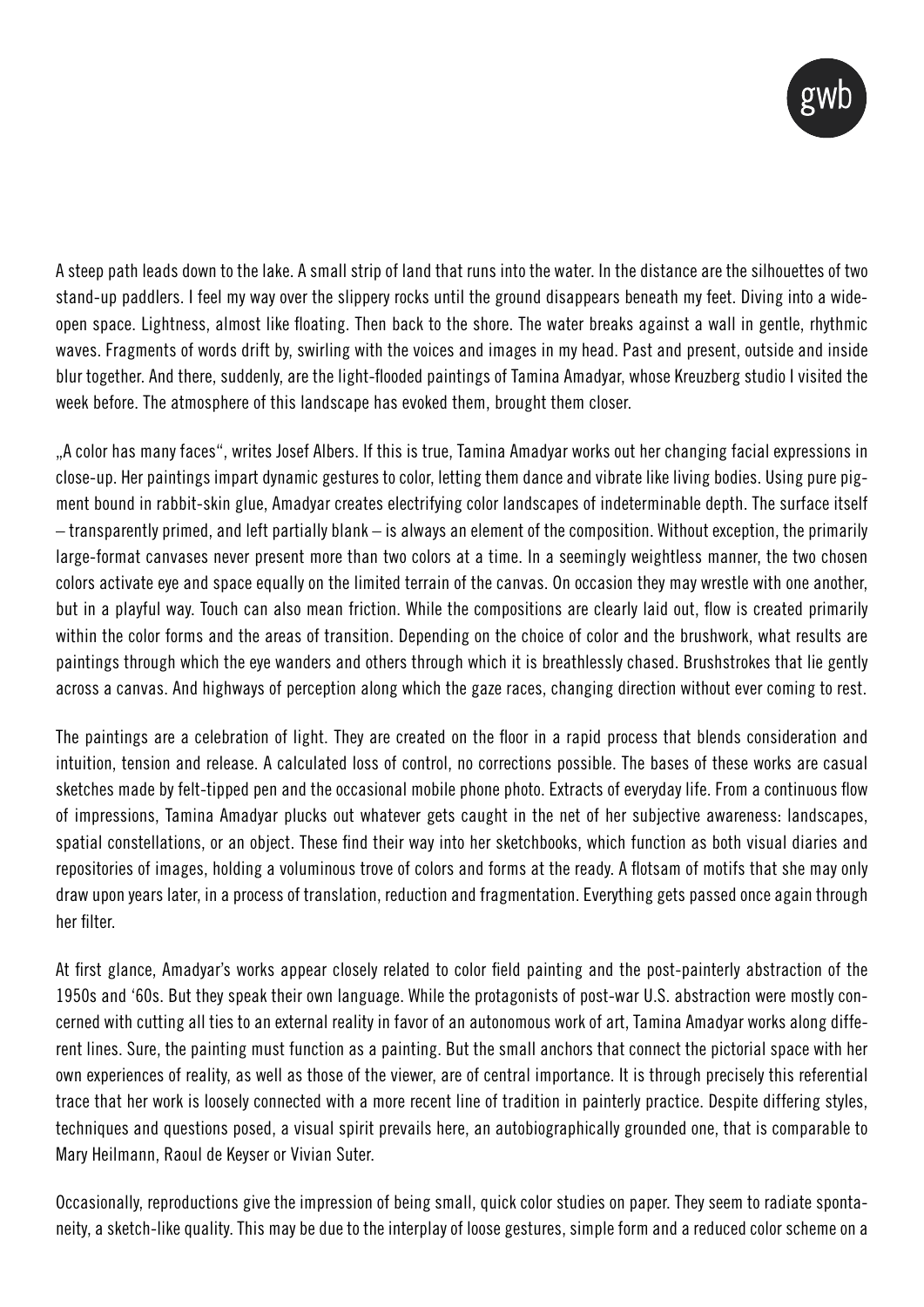

canvas that is left partially bare. When one faces the paintings, the proportions shift. A blow-up. Even in Tamina Amadyar's most recent works, the viewer does not encounter any complex compositional structures or formal elements. Until now, Amadyar frequently concentrated on very few constellations of form, playing with these – albeit with some deviations – in different variations of color and proportion. Despite the limitations, the resulting work had something playful about it, and open, far removed from the serial deconstruction of specific image parameters in analytical painting. With her new paintings, almost all of which are in portrait format, the repertoire of forms has grown and the operational framework has expanded once more. Succinct, signet-like forms appear, resonating with a pinch of pop. This is especially so when the pictures are hung closely together and begin to get in each other's way like siblings with different temperaments, which thwarts contemplation of an individual painting in isolation and counteracts its aura-like charge.

*living room* (2020) is an eye-catcher, signal-like. With its intense cadmium red, wrapped around with a band of bottle green, it forms its own direct counterpart. A painting with a heartbeat that simultaneously lures and rebuffs the viewer. But its emblematic conciseness, the brash coloring and compact form with which it lures, are deceptive: The work refuses any clear message. Not a stop sign, but rather a springy trampoline. The broad line that loosely encloses the luminous color field, nearing the edge of the painting in doing so, forms neither a circle nor an octagon but something in between. Nor does Tamina Amadyar's other work contain any strictly geometrically constructed figures. What predominates is the organic; those who look for right angles or symmetries will seek in vain. Something is always longer, shorter, wider or narrower, and it is precisely this that breathes life into the paintings, in addition to the irregular brushwork. It is through the small deviations in form that the works acquire their unmistakable identity. And what appears at first glance to be centered never actually is upon closer examination, but shifts slightly adrift through the framework of the canvas.

Despite its pronounced contours, *living room* does not come across as static. Rather, it is more like a state that is only momentarily fixed. The broad, energetic strokes at the center almost seem like the creation of a paint roller. As the pigment density decreases towards the edges and to the left of the painting's center, the canvas partially flashes through and the color hints at the presence of depth. Opaqueness gives way to a subtle transparency; an organic corridor seems to lead into the interior of the energy field. The title refers to the central space of a home, a place of togetherness. It complements the warm tone of the painting and links it with Amadyar's recently created watercolors. Titles always play an important role for her. They function as additional notes, she says, suggesting a direction, giving the paintings an airstream in which to move.

If Amadyar's works were literature, they would not be prose, but rather haiku. With their condensed chords of color, the paintings can easily be related to poetry, another mode of evoking a great deal in condensed form, combining matter of fact expressions with the evocative power of words. If one runs further with this thought, the poetry of William Carlos Williams, for example, comes to mind. A leading figure of the *Imagist* movement, the American writer pleaded in the 1920s for the liberation of poetry from its metric corset and its emancipation from traditional models. Williams created poetry grounded on factuality that operates with an economy of means. A country doctor by profession, he found his motifs in everyday objects and slices of life in small towns, which he transformed into verbal images with lean, precise words: concentration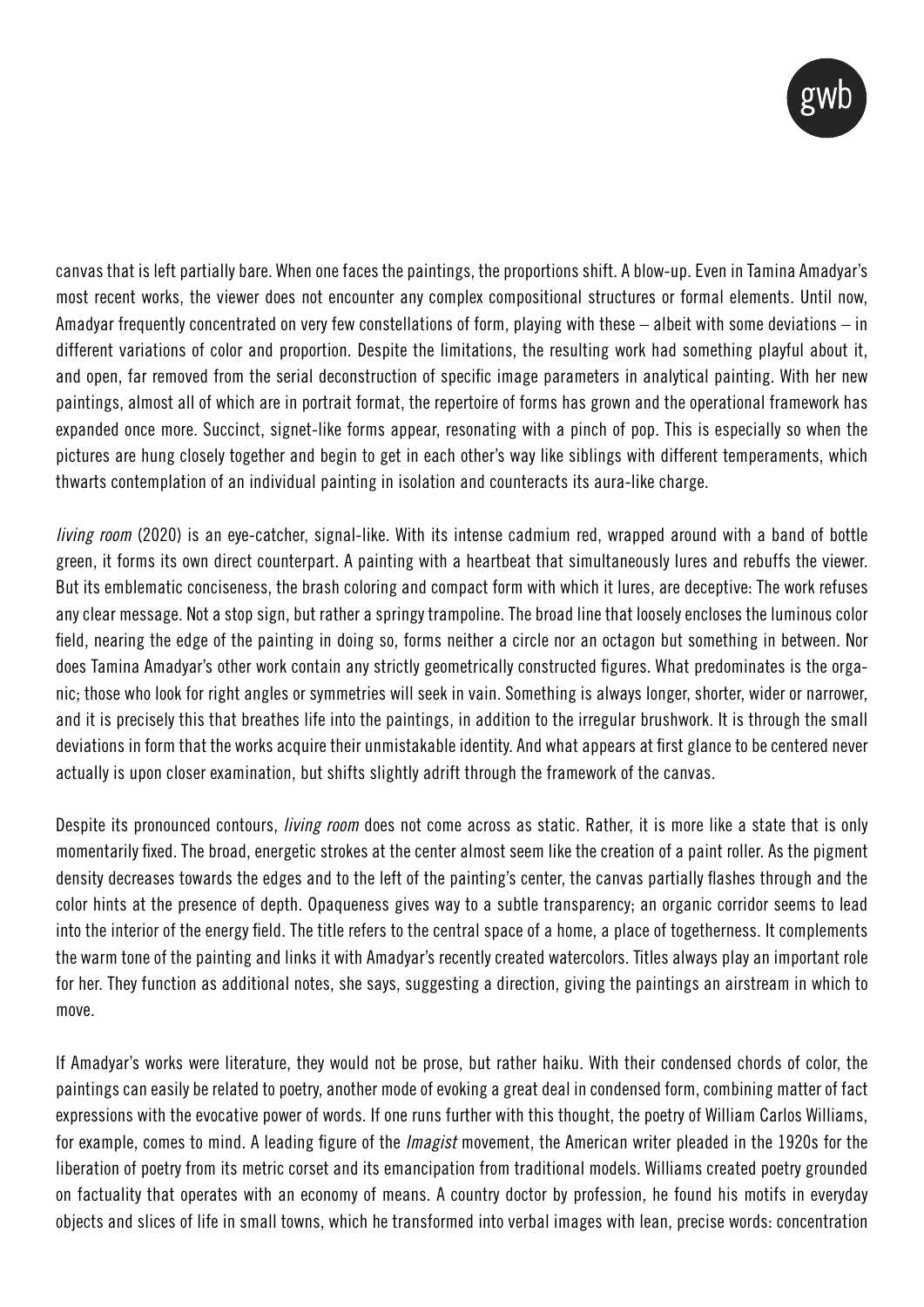

over digression, simplicity over metaphor, surface over depth. The best-known of his poetic snapshots, which Williams also described as *glimpses*, reads:

so much depends upon a red wheel barrow glazed with rain water beside the white chickens

Those lines contain all that a poem needs, black on white. In just a handful of words, *The Red Wheelbarrow* (1923) draws a closely framed slice of reality. It could hardly be more minimalist, and even after almost ninety years, the raindrops still gleam freshly on the red-painted wheelbarrow while the chickens continue to peck. Yet the closer we examine the poem, the more unclear the scene becomes before our inner eye. Ultimately, it remains a picture of vast openness. As do all the other everyday snapshots Williams penned, whether his gaze was focused on broken bottles, icebox plums or his neighbors.

The small-format watercolors that Tamina Amadyar has been creating since the beginning of this year revolve similarly around their immediate surroundings. Speed is decisive in this medium, which thus offers a rather ideal playing field for an artist with an appreciation for the irregular and any moment that runs contrary to rigidity. The dilute paint leads an expansive life of its own, leaving an even greater role to chance. Each work of watercolor is an experiment with an open ending. It is the letting go that makes the technique as appealing as it is difficult to master. What seems at first to be a leap is more so a consistent continuation of Amadyar's painting practice. Figurative elements suddenly appear, and with them a narrative dimension. The tightly limited color radius undergoes an expansion as well. But haven't there been interior spaces in her paintings before, even if they were devoid of people? And an enormous variety of colors in her sketchbooks?

While the artist's elemental connection to personal experience is expressed only indirectly in her paintings, unencrypted moments from her private environment flow into her watercolors. The focus here is on ordinary, rather incidental situations and subjects, which she captures first as photographs and later transforms into watercolor. Greetings or goodbyes; family members as they read, think and dance. In other words, the obvious moments that comprise our rarely exceptional everyday lives. Moments of activity alternate with those of rest and interior movement. What is central is the closeness to life – though the term should not be understood in the sense of an accurate rendering.

With interiors, portraits and still lifes, Amadyar's work ties in with pictorial genres that flourished in watercolor painting, especially in the 19th century. Rather than reprising their highly nuanced color gradations and delicate linework, she explores the expressive breadth of the medium with hasty lines, eruptive settings and soft dissolves. Some of the motifs shown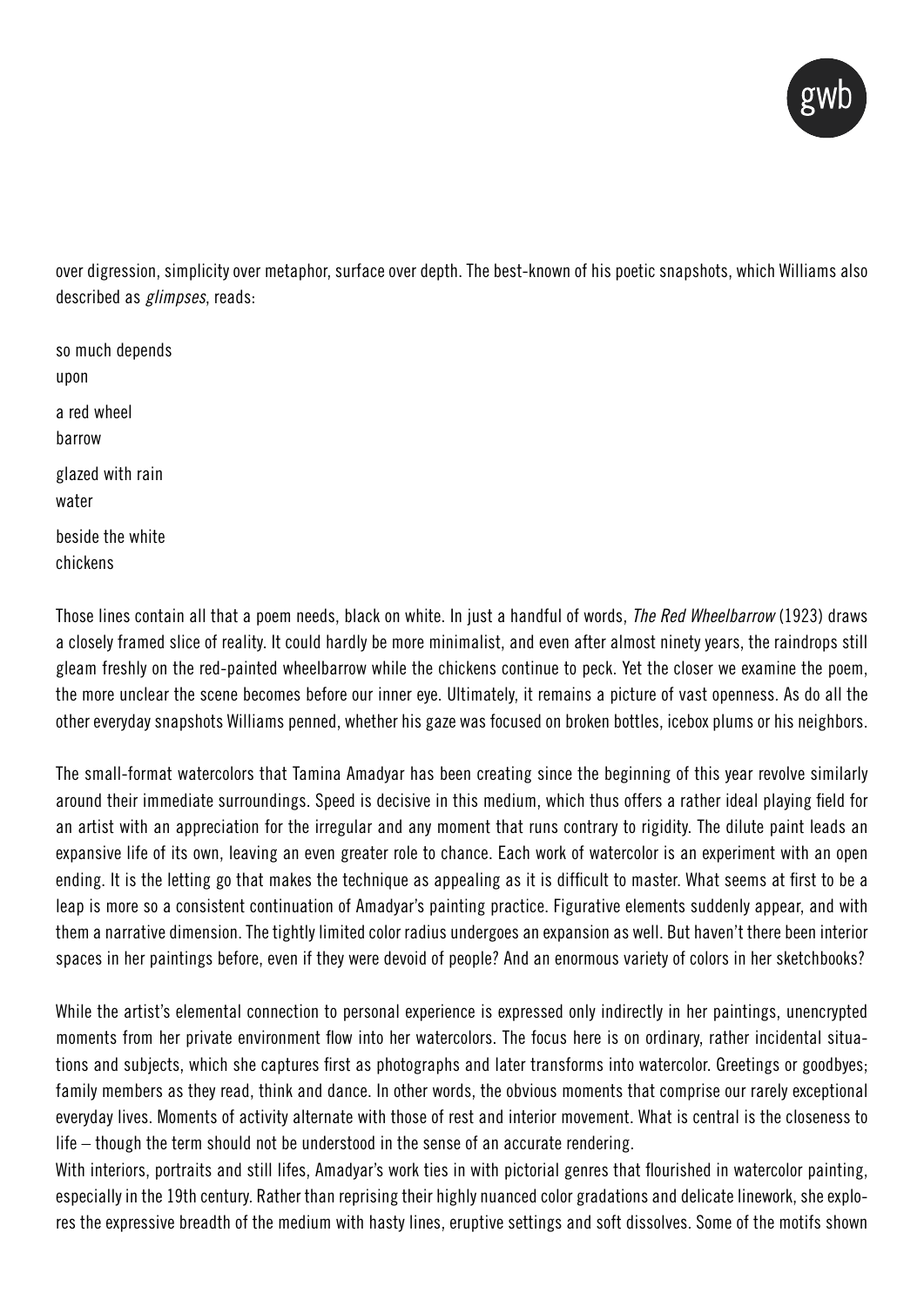

in excerpts and from a slight overhead perspective have the feel of melting snapshots that wish to reach and expand over the edge of the paper. Dramas of color, rich in effect, are played out in the details. The degree of abstraction of the human figure is accordingly high. Whether subjects can be identified is of no matter, for the watercolors are better described as portraits of moods. While many of the works evoke a cheerful atmosphere, a melancholy mood runs through *soli* (2020). The watercolor depicts a possibly sleepless figure sitting in bed in a slightly sunken stance, the head rendered as no more than two or three diffuse blots of color. The jagged hair of the figure virtually blends into the brown-toned wall in the background, which appears to depict a sense of inner restlessness in fraying patches of color. The scene looks as if it could dissolve into a blur at any moment. The genesis and dissolution of form alternate in a state of flux. In its instability, the sheet of paper comes across at the same time as a symbol for the ever fragmentary process of memory.

Tamina Amadyar's engagement with watercolor also has consequences for her painting practice. Isolated areas now emerge in her paintings in which the color takes on a life of its own and the broad, clearly contoured brushstrokes fray at their edges like a watercolor. This kind of effect, achieved by dilution, is also evident in parts of the landscape-format *blue world*  (2020).

A painting like a summer day in CinemaScope. At the center, an azure-blue surface expands, embedded in swelling, cloudlike color fields of orange from which a warm glow emanates. A pulsating, complementary contrast. Neither of the colors stops at the sides of the frame, which has the effect of amplifying the scenery, evoking associations with a landscape. Isn't that a slope in the foreground, descending towards the water, while an elongated mountain in the background caps off the upper third of the painting?

Everything is in motion. While the outer contours of the two orange color fields run almost parallel to the edges of the frame, they swing in large arcs towards the center. A restless brushwork underscores the dynamics of the image. Blue lies horizontally across the piece in long, translucent swathes of color suggestive of gentle waves, covering the orange and making it gleam as if from an indeterminable depth. The areas where the two colors meet tend towards violet, rusty brown or greenish. The intensity of the color application vacillates widely. As both diminish towards the center of the canvas, the orange becoming almost salmon-colored and the blue drifting into turquoise, a moving zone of light is created that runs diagonally through the painting. A landscape bathed in sunlight. Looking at the lower third of the frame, one can imagine seeing through clear water all the way to the bottom, while the orange in the upper third, covered by blue, appears as a reflection of the presumed mountain. The three-part layout echoes a compositional pattern that Amadyar developed after a trip to the west coast of the United States in 2018. Here, tilted into the horizontal, the reading of a landscape is the immediate result. The color scheme and graphic simplification of blue world are somewhat too pop to allow for meditative immersion. And yet the piece reveals a cooling pull upon the viewer.

Anyway, the blue. It runs like a thread through Tamina Amadyar's visual world. Blue makes frequent appearances in the titles of her exhibitions, sometimes directly, as in *Big Blue Sky*, and sometimes indirectly, as with *Making Waves*. Her particular affinity to the color connects her in a certain way with Helen Frankenthaler, who likewise titled one of her paintings